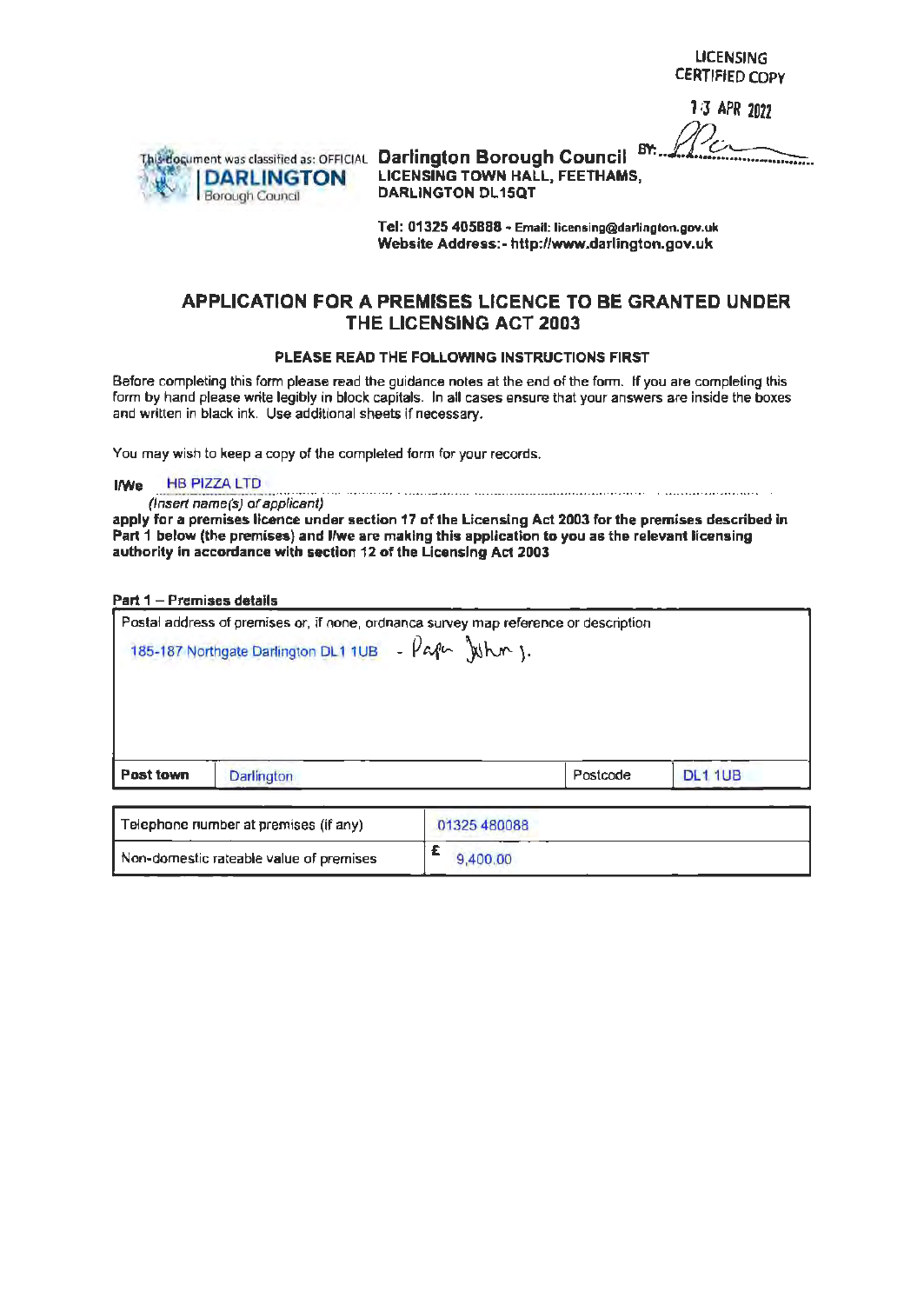### **Part 2 - Applicant details**

| a)             | Please state whether you are applying for a premises licence as<br>an individual or individuals *                                                                                                                                                      |   | Please tick as appropriate<br>please complete section (A)                                                                |
|----------------|--------------------------------------------------------------------------------------------------------------------------------------------------------------------------------------------------------------------------------------------------------|---|--------------------------------------------------------------------------------------------------------------------------|
| b)             | a person other than an individual *<br>as a limited company/limited liability partnership<br>as a partnership (other than limited liability)<br>ij.<br>iii<br>as an unincorporated association or<br>other (for example a statutory corporation)<br>İ۷ | ᢂ | please complete section (B)<br>please complete section (B)<br>please complete section (B)<br>please complete section (B) |
| C)<br>d)<br>e) | a recognised club<br>a charity.<br>the proprietor of an educational establishment                                                                                                                                                                      |   | please complete section (B)<br>please complete section (B)<br>please complete section (B)                                |
| Ŋ<br>g)        | a health service body<br>a person who is registered under Part 2 of the Care<br>Standards Act 2000 (c14) in respect of an<br>independent hospital in Wales                                                                                             |   | please complete section (B)<br>please complete section (B)                                                               |
| ga)            | a person who is registered under Chapter 2 of Part 1<br>of the Health and Social Care Act 2008 (within the<br>meaning of that Part) in an independent hospital in<br>England                                                                           |   | please complete section (B)                                                                                              |
| h)             | the chief officer of police of a police force in England<br>and Wales                                                                                                                                                                                  |   | please complete section (B)                                                                                              |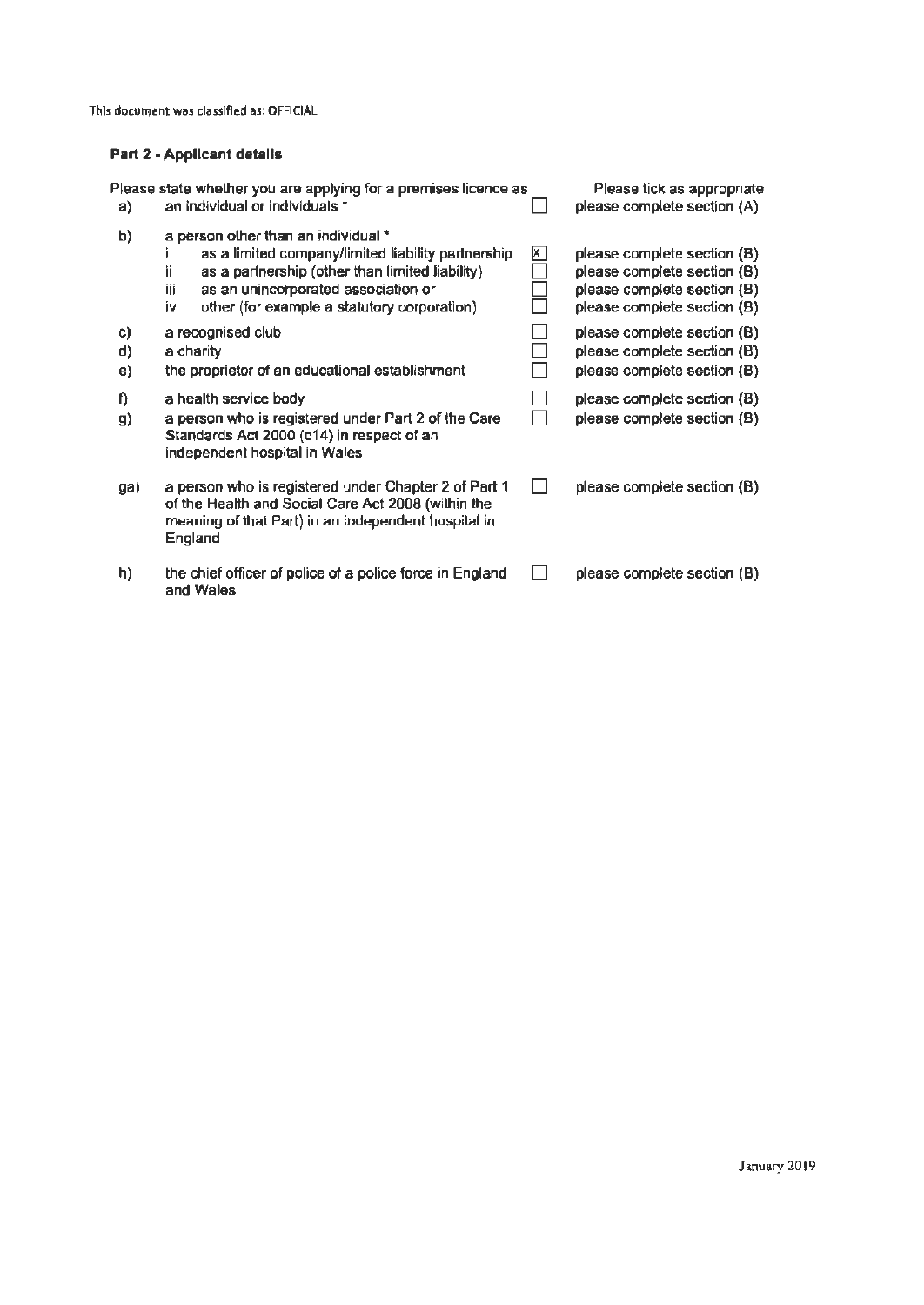• If you ate applying as a person described in (a) or (b) please confirm (by ticking yes to one box below):

| I am carrying on or proposing to carry on a business which involves the use of the premises for<br>licensable activities; or |  |
|------------------------------------------------------------------------------------------------------------------------------|--|
| I am making the application pursuant to a l                                                                                  |  |

statutory function or  $\square$ <br>
a function discharged by virtue of Her Majesty's prerogative a function discharged by virtue of Her Majesty's prerogative

### **(A) INDIVIDUAL APPLICANTS** (fill in as applicable)

| Mr                                                                   | Mrs                              | <b>Miss</b> |                           | $Ms \Box$          | Other Title (for<br>example, Rev)                                                                                                                                                                |                 |
|----------------------------------------------------------------------|----------------------------------|-------------|---------------------------|--------------------|--------------------------------------------------------------------------------------------------------------------------------------------------------------------------------------------------|-----------------|
| <b>Sumame</b>                                                        |                                  |             |                           | <b>First names</b> |                                                                                                                                                                                                  |                 |
| Date of birth                                                        |                                  |             | I am 18 years old or over |                    |                                                                                                                                                                                                  | Please tick yes |
| <b>Nationality</b>                                                   |                                  |             |                           |                    |                                                                                                                                                                                                  |                 |
| Current residential address<br>if different from premises<br>address |                                  |             |                           |                    |                                                                                                                                                                                                  |                 |
| Post town                                                            |                                  |             |                           |                    | Postcode                                                                                                                                                                                         |                 |
|                                                                      | Daytime contact telephone number |             |                           |                    |                                                                                                                                                                                                  |                 |
| <b>E-mail address</b><br>(optional)                                  |                                  |             |                           |                    |                                                                                                                                                                                                  |                 |
| note 2 for information)                                              |                                  |             |                           |                    | Where applicable (if demonstrating a right to work via the Home Office online right to work<br>checking service), the 9-digit 'share code' provided to the applicant by that service (please see |                 |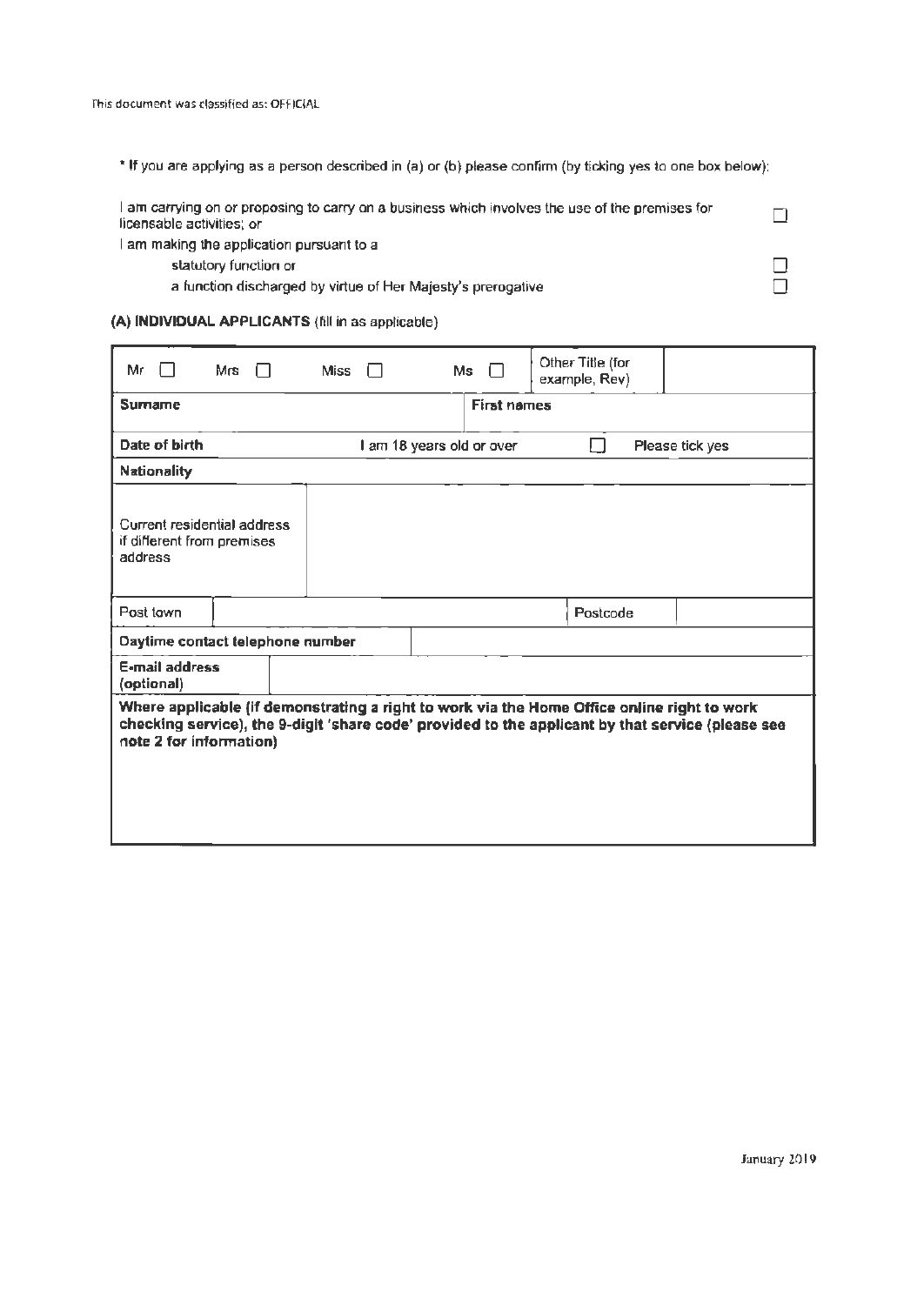| Mr<br>$\Box$                                                    | Mrs. | - f - F | <b>Miss</b> | Ms.                       |                    | Other Title (for<br>example, Rev)                                                           |                                                                                                   |
|-----------------------------------------------------------------|------|---------|-------------|---------------------------|--------------------|---------------------------------------------------------------------------------------------|---------------------------------------------------------------------------------------------------|
| <b>Surname</b>                                                  |      |         |             |                           | <b>First names</b> |                                                                                             |                                                                                                   |
| Date of birth                                                   |      |         |             | I am 18 years old or over |                    |                                                                                             | Please tick yes                                                                                   |
| <b>Nationality</b>                                              |      |         |             |                           |                    |                                                                                             |                                                                                                   |
| Current postal address if<br>different from premises<br>address |      |         |             |                           |                    |                                                                                             |                                                                                                   |
| Post town                                                       |      |         |             |                           |                    | Postcode                                                                                    |                                                                                                   |
| Daytime contact telephone number                                |      |         |             |                           |                    |                                                                                             |                                                                                                   |
| E-mail address<br>(optional)                                    |      |         |             |                           |                    |                                                                                             |                                                                                                   |
| note 2 for information)                                         |      |         |             |                           |                    | Where applicable (if demonstrating a right to work via the Home Office online right to work | checking service), the 9-digit 'share code' provided to the applicant by that service (please see |

### (8) OTHER **APPLICANTS**

**Please provide name and registered address of applicant** in **full. Where appropriate please give any registered number.** In **the case of a partnership or other joint venture (other than a body corporate), please give the name and address of each party concerned.** 

| Name    | <b>HB PIZZA LTD</b>                                                                       |                                                                                               |
|---------|-------------------------------------------------------------------------------------------|-----------------------------------------------------------------------------------------------|
| Address | <b>Trafalgar House</b><br>4<br><b>Meridian Business Park</b><br>Norwich, Norfolk, NR7 0TA |                                                                                               |
|         | Registered number (where applicable)                                                      | 13563264                                                                                      |
| Company |                                                                                           | Description of applicant (for example, partnership, company, unincorporated association etc.) |
|         | Telephone number (if any).                                                                |                                                                                               |
|         | E-mail address (optional)<br>remiseo@pjrpizza.com                                         |                                                                                               |

#### **Part 3 Operating Schedule**

When do you want the premises licence to start?

| חח                | MM. |  |  |  |
|-------------------|-----|--|--|--|
| $0$ 2 0 2 2 0 2 2 |     |  |  |  |

If you wish the licence to be valid only for a limited period, when do you want it to end?

DD MM I I I I I I I

January 2019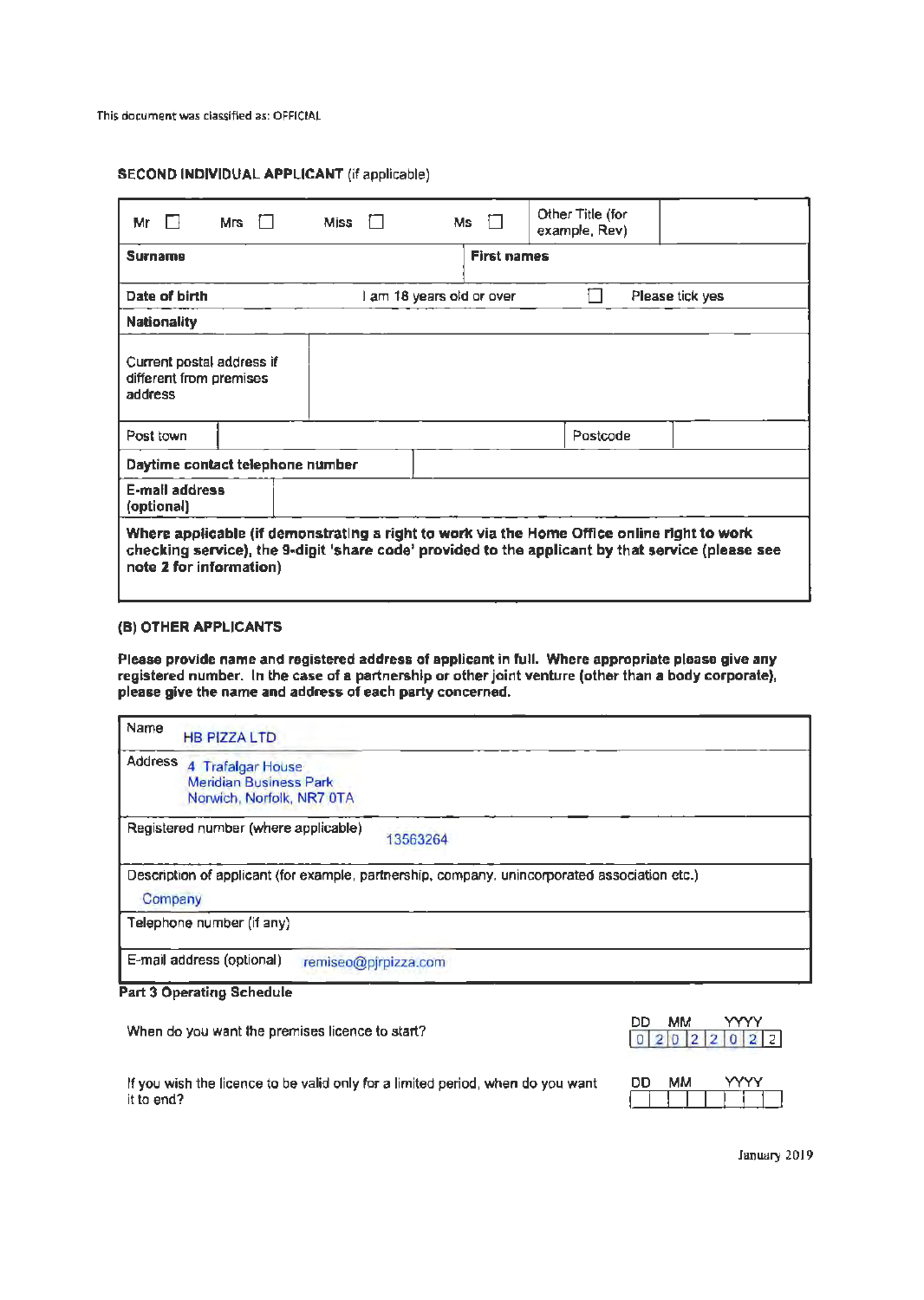|    | Please give a general description of the premises (please read guidance note 1)                             |                               |
|----|-------------------------------------------------------------------------------------------------------------|-------------------------------|
|    | Take away food premises with no indoor or outdoor dining,<br>No alcohol to be served at at any point.       |                               |
|    | Premises will be open until 03:00am.                                                                        |                               |
|    |                                                                                                             |                               |
|    | If 5,000 or more people are expected to attend the premises at any one time,                                |                               |
|    | please state the number expected to attend.                                                                 |                               |
|    | What licensable activities do you intend to carry on from the premises?                                     |                               |
|    | (please see sections 1 and 14 and Schedules 1 and 2 to the Licensing Act 2003)                              |                               |
|    | Provision of regulated entertainment (please read guidance note 2)                                          | Please tick all that<br>apply |
| a) | plays (if ticking yes, fill in box A)                                                                       |                               |
| b) | films (if ticking yes, fill in box B)                                                                       |                               |
| C) | indoor sporting events (if ticking yes, fill in box C)                                                      |                               |
| d) | boxing or wrestling entertainment (if ticking yes, fill in box D)                                           | Щ                             |
| e) | live music (if ticking yes, fill in box E)                                                                  | $\Box$                        |
| f) | recorded music (if ticking yes, fill in box F)                                                              |                               |
| g) | performances of dance (if ticking yes, fill in box G)                                                       |                               |
|    | anything of a similar description to that falling within (e), (f) or (g)<br>(if ticking yes, fill in box H) |                               |
| h) | Provision of late night refreshment (if ticking yes, fill in box I)                                         | K)                            |
|    | Supply of alcohol (if ticking yes, fill in box J)                                                           |                               |
|    | In all cases complete boxes K, L and M                                                                      |                               |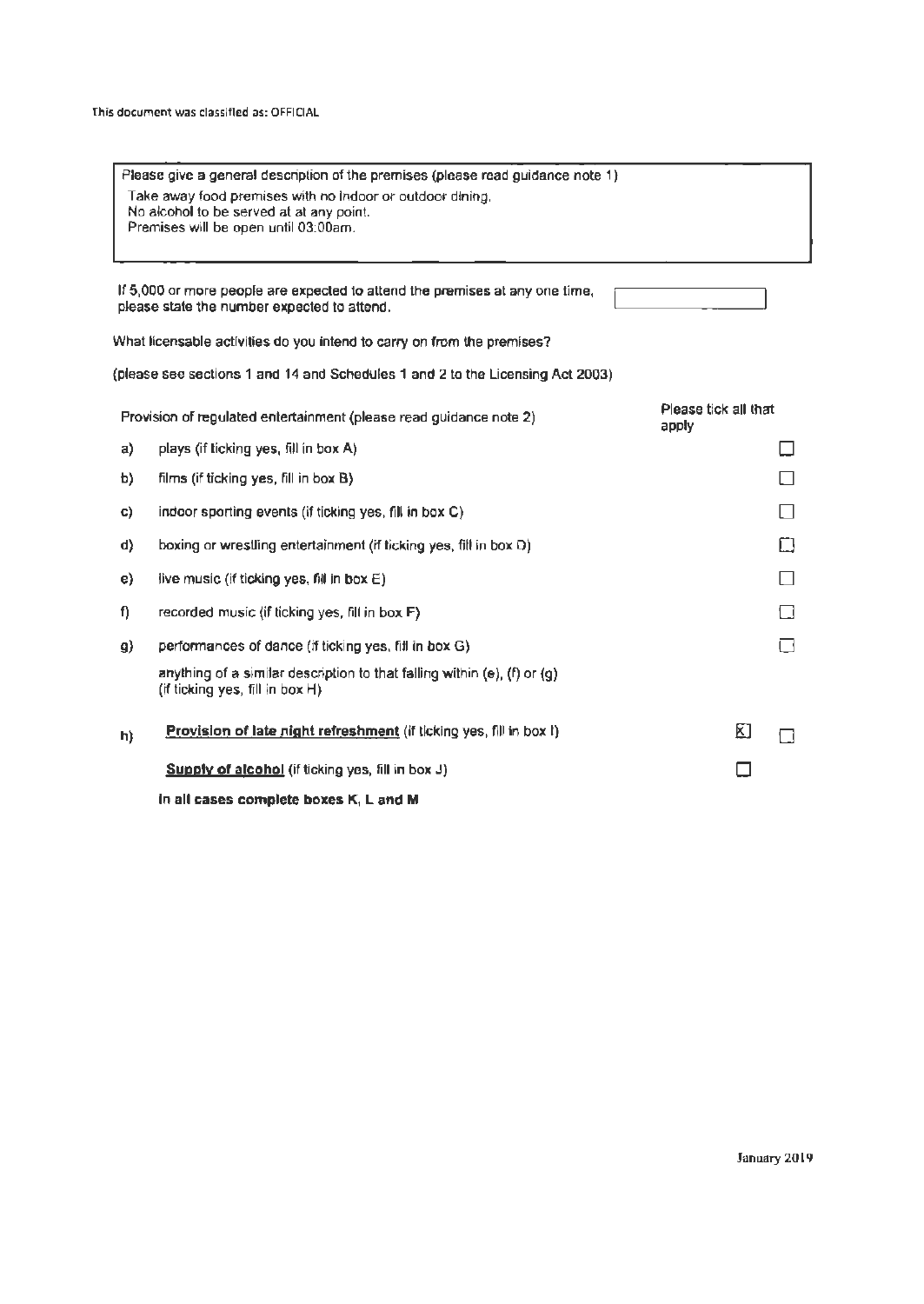# **A**

| <b>Plays</b> | Standard days and timings<br>(please read guidance note |        | Will the performance of a play take place indoors or<br>outdoors or both - please tick (please read guidance<br>$note$ 3)                                                                             | Indoors         |     |
|--------------|---------------------------------------------------------|--------|-------------------------------------------------------------------------------------------------------------------------------------------------------------------------------------------------------|-----------------|-----|
| 7)           |                                                         |        |                                                                                                                                                                                                       | <b>Outdoors</b> |     |
| Day          | Start                                                   | Finish |                                                                                                                                                                                                       | <b>Both</b>     | - 1 |
| Mon          |                                                         |        | Please give further details here (please read guidance note 4)                                                                                                                                        |                 |     |
| Tue          |                                                         |        |                                                                                                                                                                                                       |                 |     |
|              |                                                         |        |                                                                                                                                                                                                       |                 |     |
| Wed          |                                                         |        | State any seasonal variations for performing plays (please read guidance<br>note 5)                                                                                                                   |                 |     |
| Thur         |                                                         |        |                                                                                                                                                                                                       |                 |     |
| Fri          |                                                         |        | Non standard timings. Where you Intend to use the premises for the<br>performance of plays at different times to those listed in the column on<br>the left, please list (please read guidance note 6) |                 |     |
| Sat          |                                                         |        |                                                                                                                                                                                                       |                 |     |
| Sun          |                                                         |        |                                                                                                                                                                                                       |                 |     |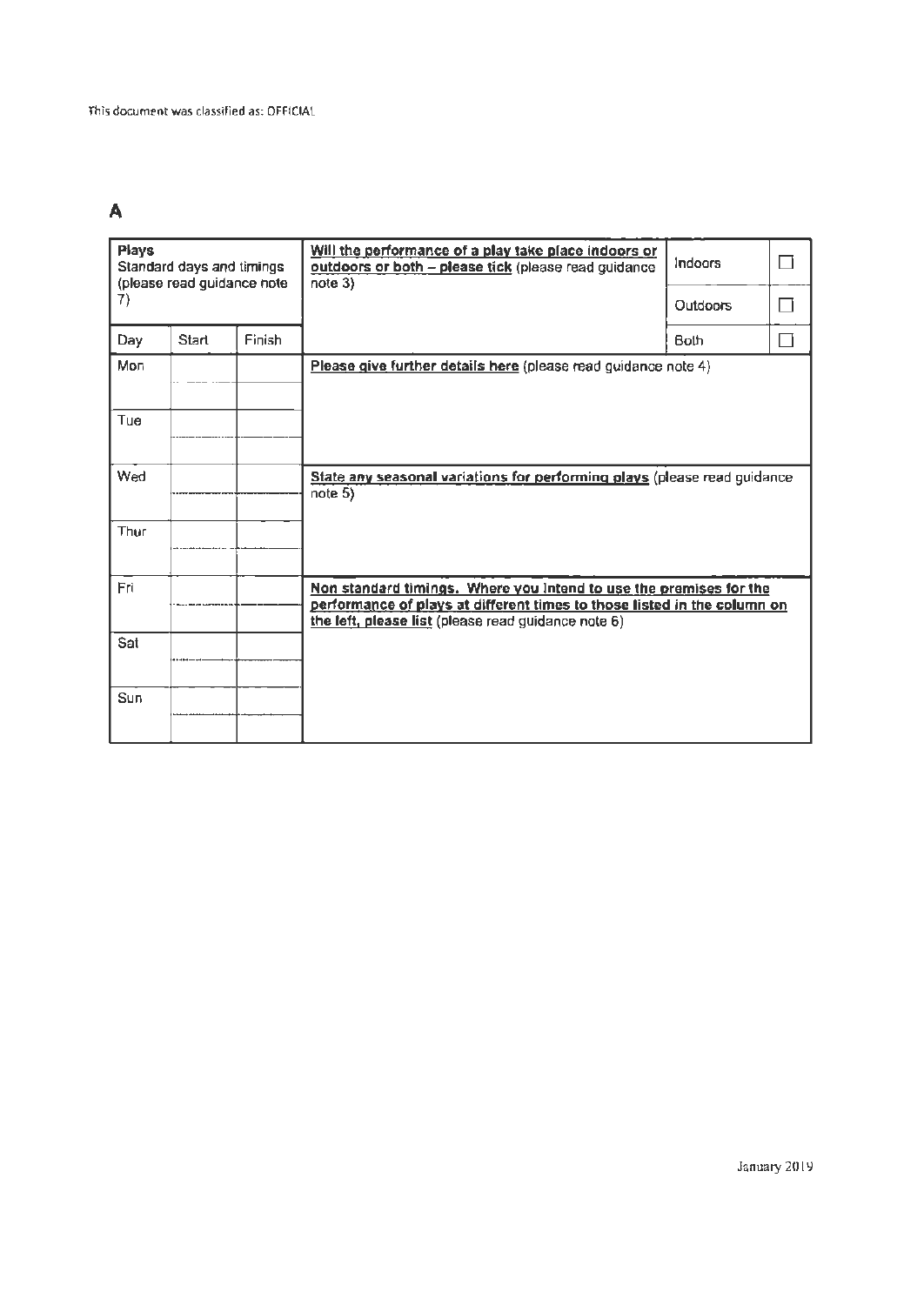# **B**

| Films<br>Standard days and timings<br>(please read guidance note |       |        | Will the exhibition of films take place indoors or<br>outdoors or both - please tick (please read guidance<br>$note$ 3)                                                                              | Indoors  |     |
|------------------------------------------------------------------|-------|--------|------------------------------------------------------------------------------------------------------------------------------------------------------------------------------------------------------|----------|-----|
| 7)                                                               |       |        |                                                                                                                                                                                                      | Outdoors | n 1 |
| Day                                                              | Start | Finish |                                                                                                                                                                                                      | Both     |     |
| Mon                                                              |       |        | Please give further details here (please read guidance note 4)                                                                                                                                       |          |     |
| Tue                                                              |       |        |                                                                                                                                                                                                      |          |     |
| Wed                                                              |       |        | State any seasonal variations for the exhibition of films (please read<br>quidance note 5)                                                                                                           |          |     |
| Thur                                                             |       |        |                                                                                                                                                                                                      |          |     |
| Fri                                                              |       |        | Non standard timings. Where you intend to use the premises for the<br>exhibition of films at different times to those listed in the column on the<br>left, please list (please read guidance note 6) |          |     |
| Sat                                                              |       |        |                                                                                                                                                                                                      |          |     |
| Sun                                                              |       |        |                                                                                                                                                                                                      |          |     |
|                                                                  |       |        |                                                                                                                                                                                                      |          |     |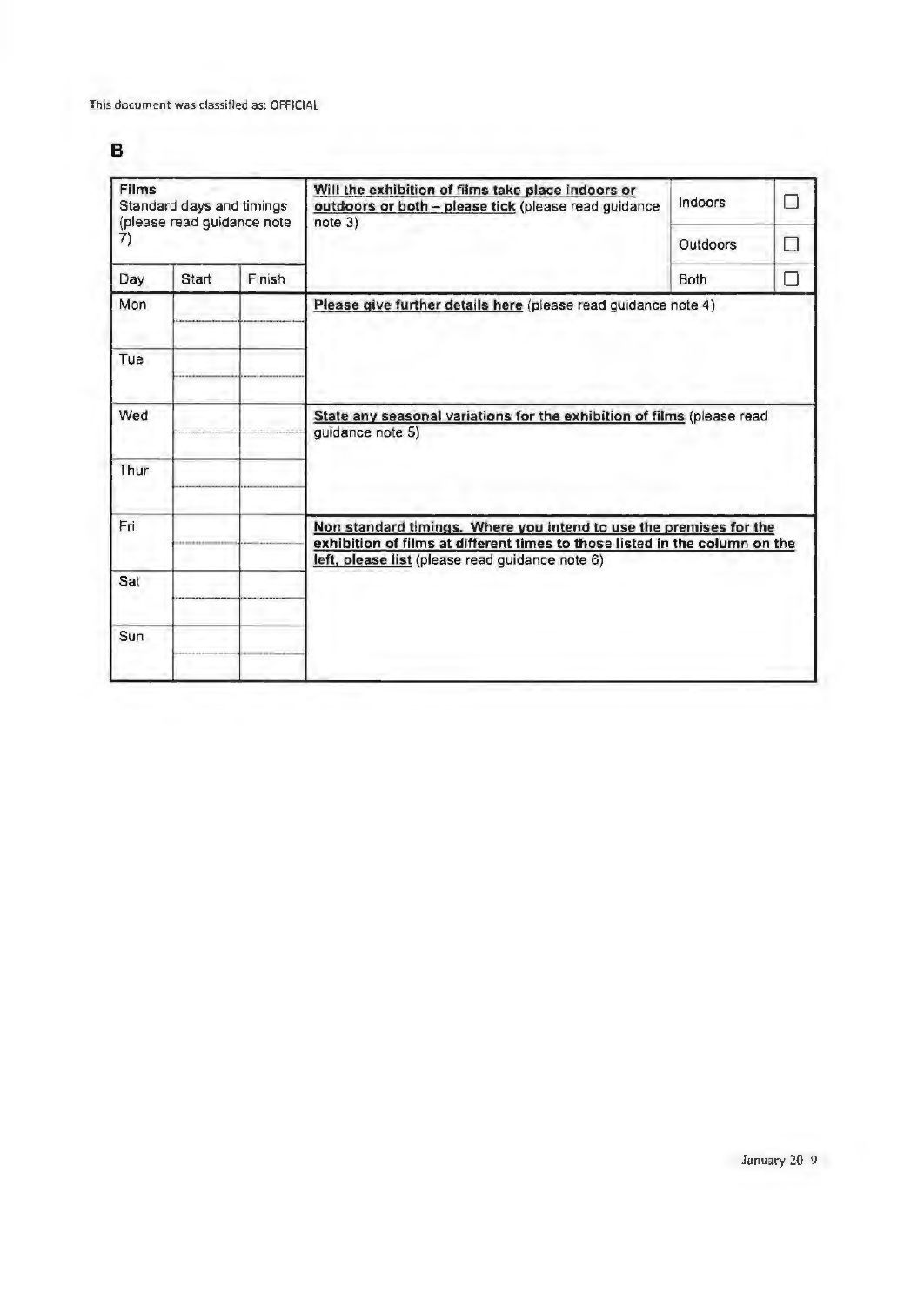# $\mathsf{C}$

| 7)             | Indoor sporting events<br>Standard days and timings<br>(please read guidance note |        | Please give further details (please read guidance note 4)                                                                                                                                           |
|----------------|-----------------------------------------------------------------------------------|--------|-----------------------------------------------------------------------------------------------------------------------------------------------------------------------------------------------------|
| Day            | <b>Start</b>                                                                      | Finish |                                                                                                                                                                                                     |
| Mon            |                                                                                   |        |                                                                                                                                                                                                     |
| Tue            |                                                                                   |        | State any seasonal variations for indoor sporting events (please read<br>guidance note 5)                                                                                                           |
| Wed            |                                                                                   |        |                                                                                                                                                                                                     |
| Thur           |                                                                                   |        | Non standard timings. Where you intend to use the premises for indoor<br>sporting events at different times to those listed in the column on the<br>left, please list (please read guidance note 6) |
| Fri            |                                                                                   |        |                                                                                                                                                                                                     |
| Sat            |                                                                                   |        |                                                                                                                                                                                                     |
| S <sub>U</sub> |                                                                                   |        |                                                                                                                                                                                                     |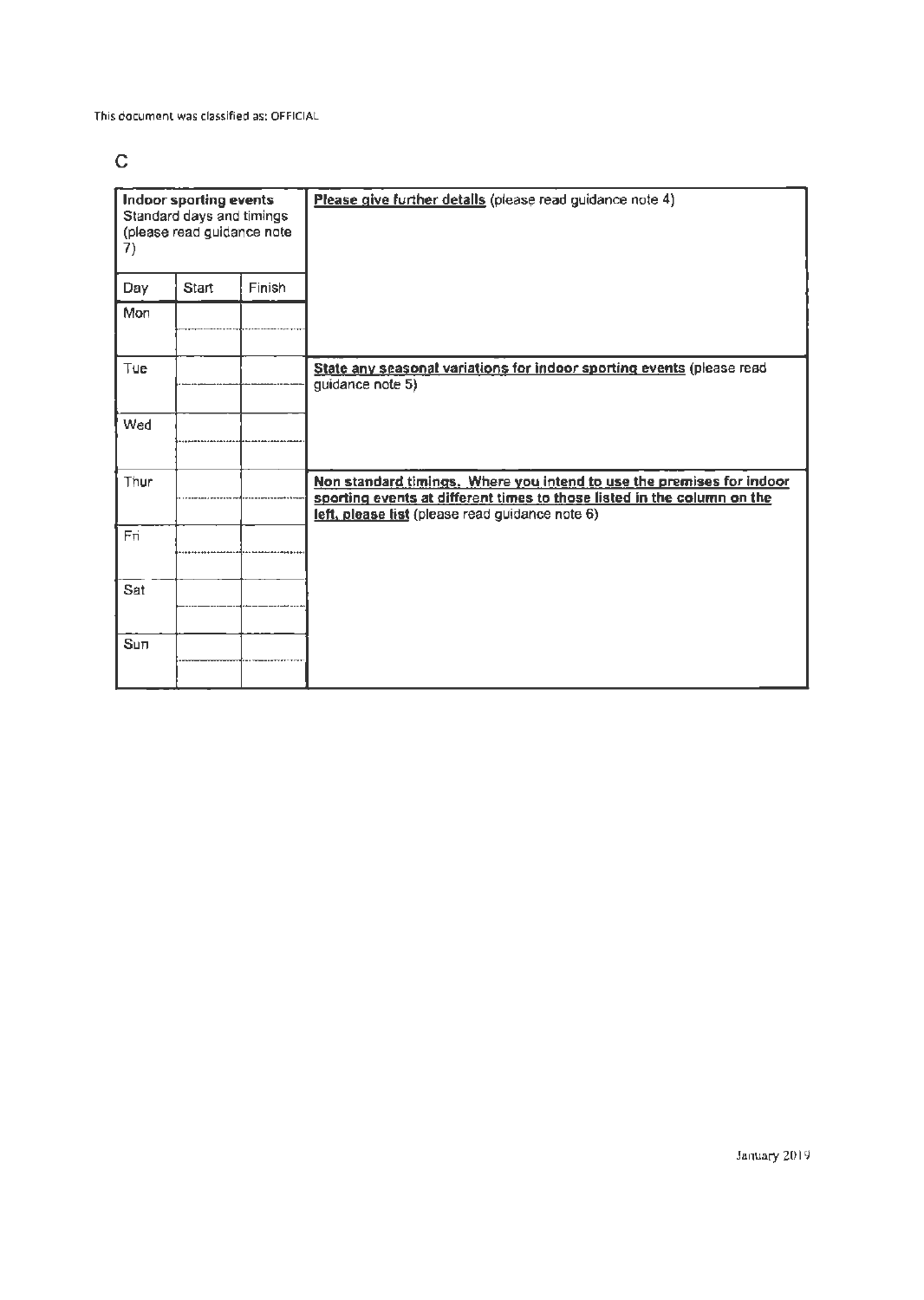# D

|      | <b>Boxing or wrestling</b><br>entertainments<br>Standard days and timings<br>(please read guidance note |               | Will the boxing or wrestling entertainment take<br>place indoors or outdoors or both - please tick<br>(please read guidance note 3)                                                                            | Indoors<br>Outdoors | ΙI |
|------|---------------------------------------------------------------------------------------------------------|---------------|----------------------------------------------------------------------------------------------------------------------------------------------------------------------------------------------------------------|---------------------|----|
| Day  | Start                                                                                                   | <b>Finish</b> |                                                                                                                                                                                                                | Both                | H  |
| Mon  |                                                                                                         |               | Please give further details here (please read guidance note 4)                                                                                                                                                 |                     |    |
| Tue  |                                                                                                         |               |                                                                                                                                                                                                                |                     |    |
| Wed  |                                                                                                         |               | State any seasonal variations for boxing or wrestling entertainment<br>(please read guidance note 5)                                                                                                           |                     |    |
| Thur |                                                                                                         |               |                                                                                                                                                                                                                |                     |    |
| Fri  |                                                                                                         |               | Non standard timings. Where you intend to use the premises for boxing<br>or wrestling entertainment at different times to those listed in the column<br>on the left, please list (please read guidance note 6) |                     |    |
| Sat  |                                                                                                         |               |                                                                                                                                                                                                                |                     |    |
| Sun  |                                                                                                         |               |                                                                                                                                                                                                                |                     |    |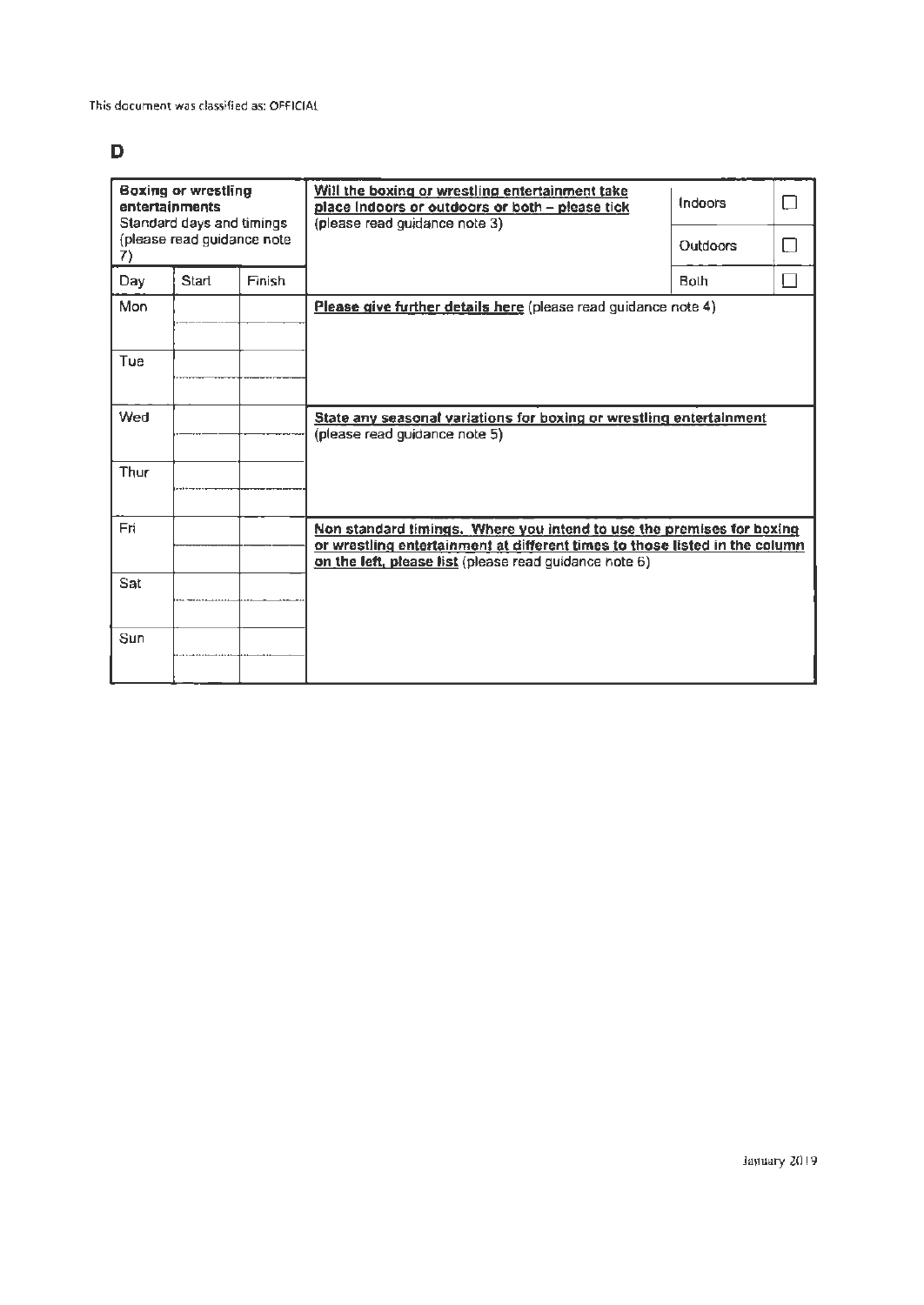# $\mathsf E$

| Live music<br>Standard days and timings<br>(please read guidance note |       |               | Will the performance of live music take place<br>indoors or outdoors or both - please tick (please<br>read guidance note 3)                                                                                | Indoors         | ⊟ |
|-----------------------------------------------------------------------|-------|---------------|------------------------------------------------------------------------------------------------------------------------------------------------------------------------------------------------------------|-----------------|---|
| 7)                                                                    |       |               |                                                                                                                                                                                                            | <b>Outdoors</b> | П |
| Day                                                                   | Start | <b>Finish</b> |                                                                                                                                                                                                            | Both            | U |
| Mon                                                                   |       |               | Please give further details here (please read guidance note 4)                                                                                                                                             |                 |   |
| Tue                                                                   |       |               |                                                                                                                                                                                                            |                 |   |
| Wed                                                                   |       |               | State any seasonal variations for the performance of live music (please<br>read guidance note 5)                                                                                                           |                 |   |
| Thur                                                                  |       |               |                                                                                                                                                                                                            |                 |   |
| Fri.                                                                  |       |               | Non standard timings. Where you intend to use the premises for the<br>performance of live music at different times to those listed in the column<br>on the left, please list (please read guidance note 6) |                 |   |
| Sat                                                                   |       |               |                                                                                                                                                                                                            |                 |   |
| Sun                                                                   |       |               |                                                                                                                                                                                                            |                 |   |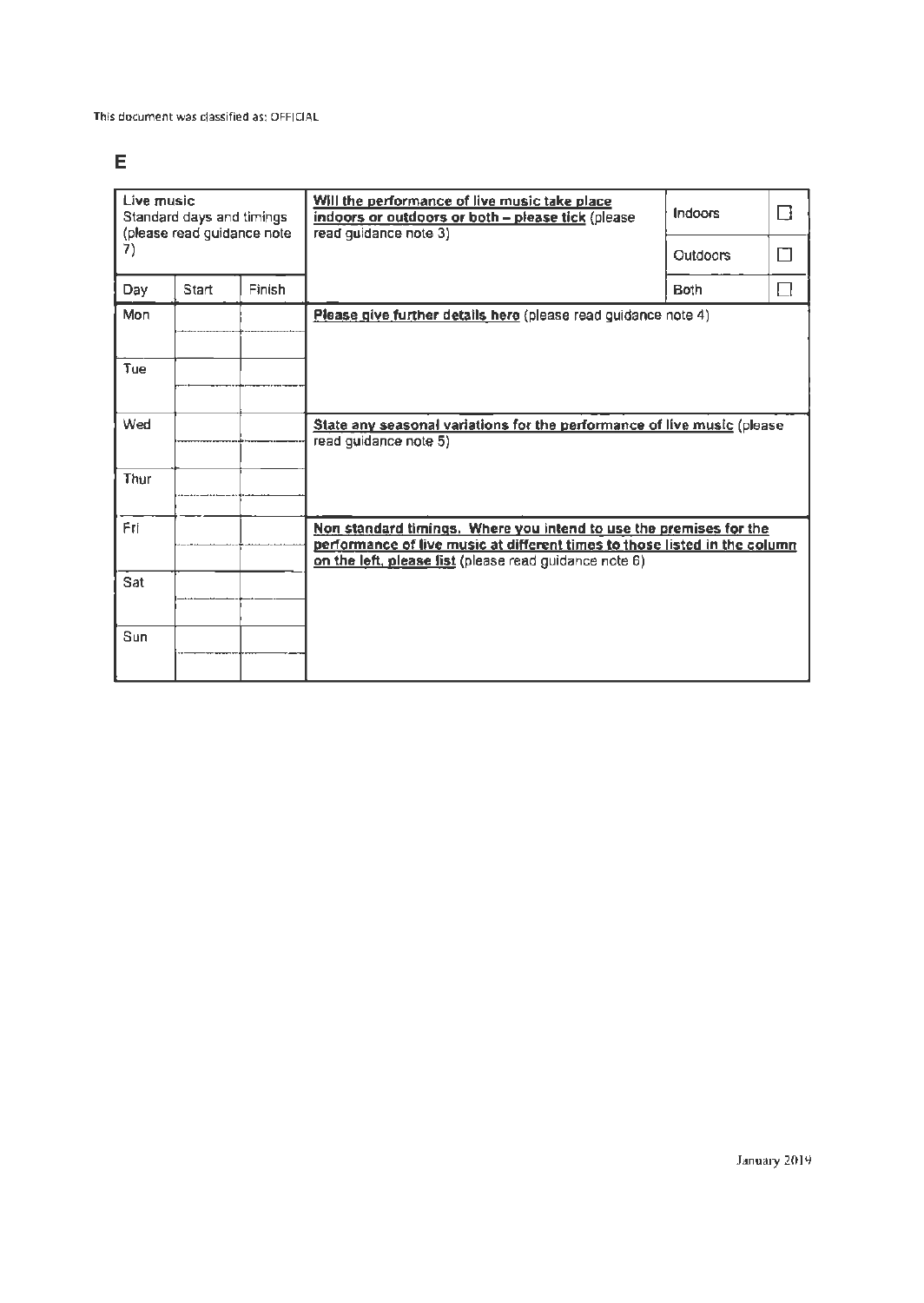# **F**

| <b>Recorded music</b><br>Standard days and timings<br>(please read guidance note |       |        | Will the playing of recorded music take place<br>Indoors<br>indoors or outdoors or both - please tick (please<br>read guidance note 3)                                                                     |                 |  |
|----------------------------------------------------------------------------------|-------|--------|------------------------------------------------------------------------------------------------------------------------------------------------------------------------------------------------------------|-----------------|--|
| 7)                                                                               |       |        |                                                                                                                                                                                                            | <b>Outdoors</b> |  |
| Day                                                                              | Start | Finish |                                                                                                                                                                                                            | <b>Both</b>     |  |
| Mon                                                                              |       |        | Please give further details here (please read guidance note 4)                                                                                                                                             |                 |  |
| Tue                                                                              |       |        |                                                                                                                                                                                                            |                 |  |
| Wed                                                                              |       |        | State any seasonal variations for the playing of recorded music (please<br>read quidance note 5)                                                                                                           |                 |  |
| Thur                                                                             |       |        |                                                                                                                                                                                                            |                 |  |
| Fri.                                                                             |       |        | Non standard timings. Where you intend to use the premises for the<br>playing of recorded music at different times to those listed in the column<br>on the left, please list (please read guidance note 6) |                 |  |
| Sat                                                                              |       |        |                                                                                                                                                                                                            |                 |  |
| Sun                                                                              |       |        |                                                                                                                                                                                                            |                 |  |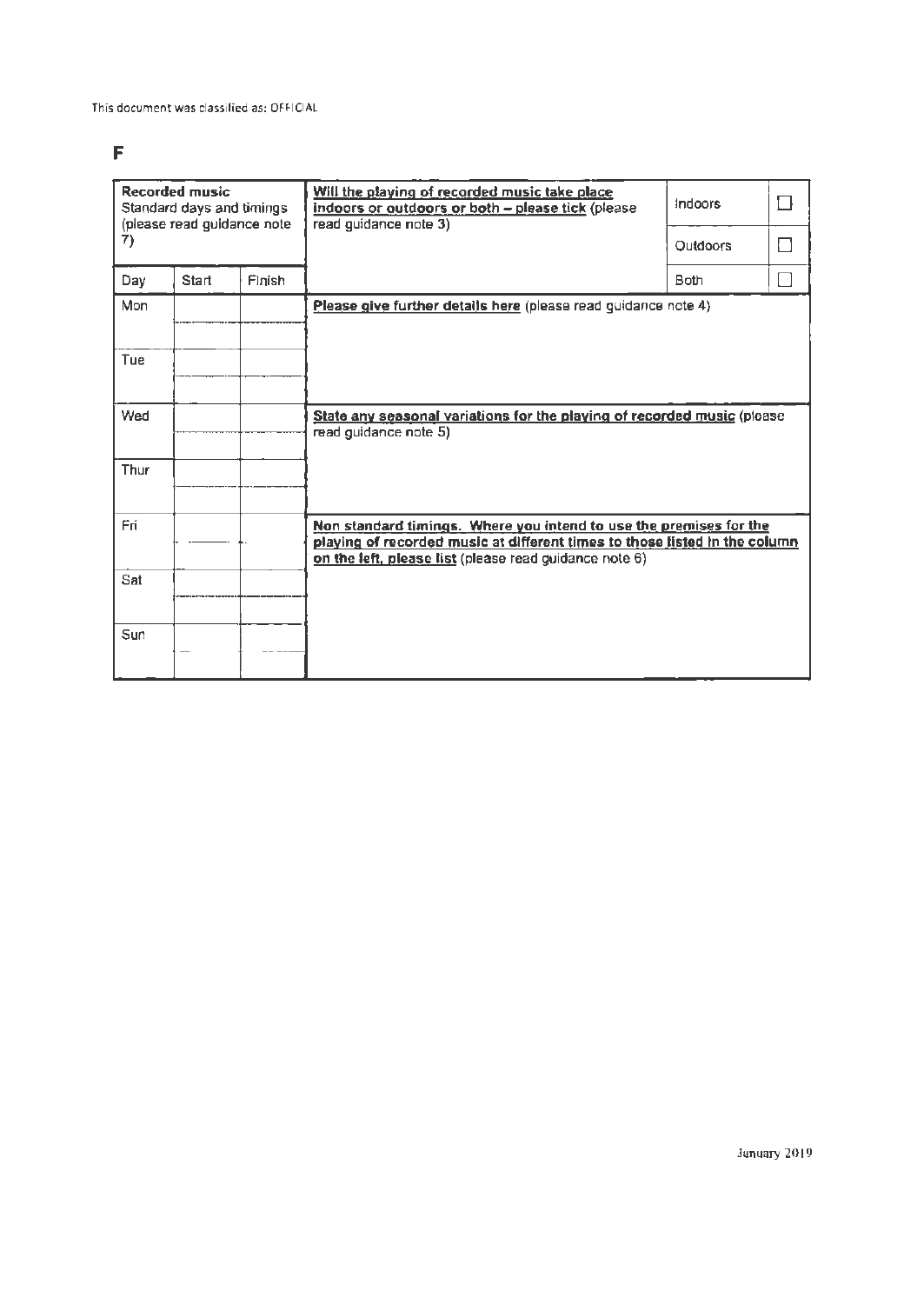# **G**

|      | Performances of dance<br>Standard days and timings<br>(please read guidance note |               | Will the performance of dance take place indoors or<br>outdoors or both - please tick (please read guidance<br>$note$ 3)                                                                              | Indoors     | П  |
|------|----------------------------------------------------------------------------------|---------------|-------------------------------------------------------------------------------------------------------------------------------------------------------------------------------------------------------|-------------|----|
| 7)   |                                                                                  |               |                                                                                                                                                                                                       | Outdoors    | רו |
| Day  | <b>Start</b>                                                                     | <b>Finish</b> |                                                                                                                                                                                                       | <b>Both</b> | ΓI |
| Mon  |                                                                                  |               | Please give further details here (please read guidance note 4)                                                                                                                                        |             |    |
| Tue  |                                                                                  |               |                                                                                                                                                                                                       |             |    |
| Wed  |                                                                                  |               | State any seasonal variations for the performance of dance (please read<br>guidance note 5)                                                                                                           |             |    |
| Thur |                                                                                  |               |                                                                                                                                                                                                       |             |    |
| Fri  |                                                                                  |               | Non standard timings. Where you intend to use the premises for the<br>performance of dance at different times to those listed in the column on<br>the left, please list (please read guidance note 6) |             |    |
| Sat  |                                                                                  |               |                                                                                                                                                                                                       |             |    |
| Sun  |                                                                                  |               |                                                                                                                                                                                                       |             |    |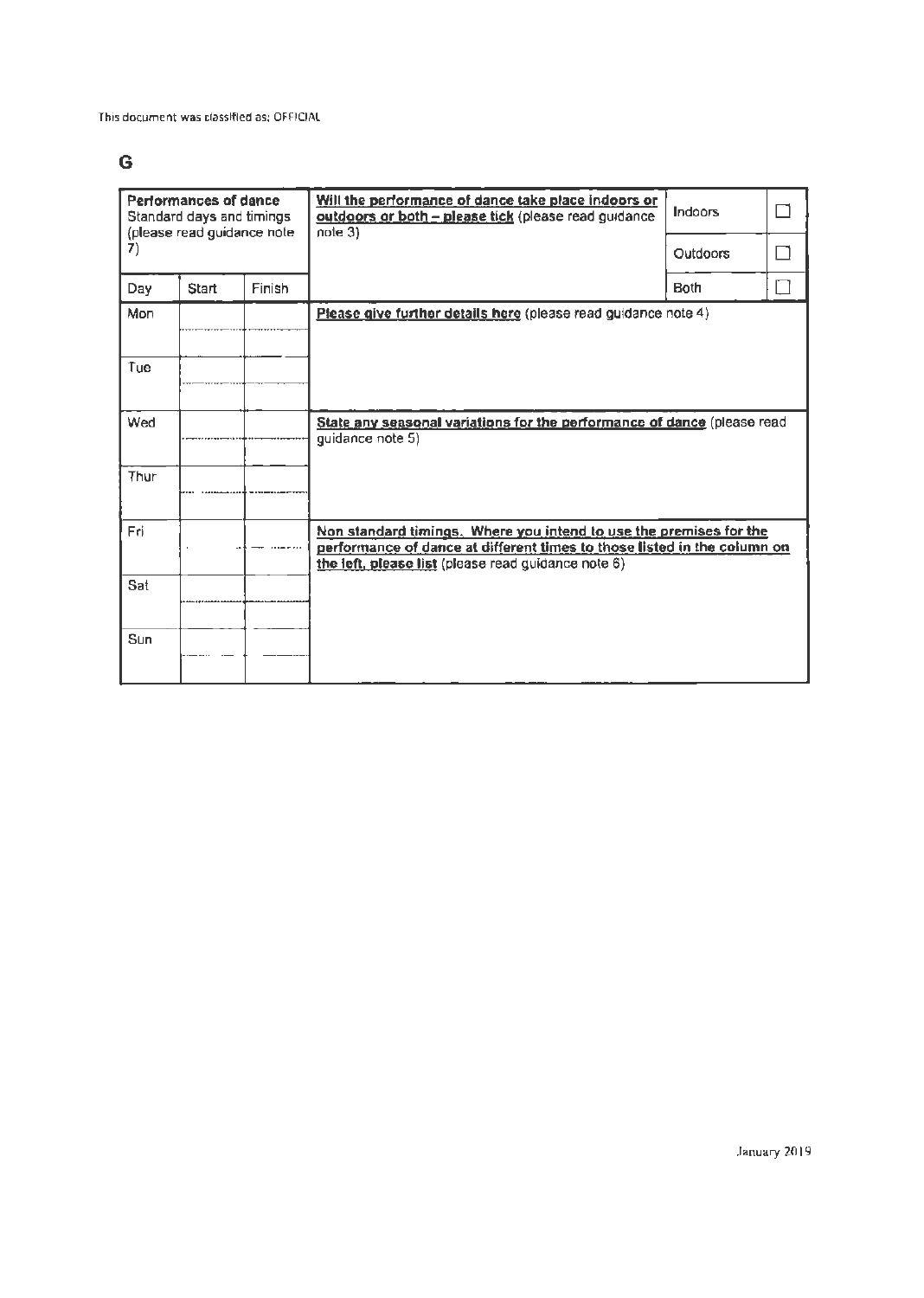# **H**

| Anything of a similar<br>description to that failing<br>within (e), $(f)$ or $(g)$<br>Standard days and timings<br>(please read guidance note<br>7) |              |        | Please give a description of the type of entertainment you will be providing                                                                                                                                                                                      |                 |        |
|-----------------------------------------------------------------------------------------------------------------------------------------------------|--------------|--------|-------------------------------------------------------------------------------------------------------------------------------------------------------------------------------------------------------------------------------------------------------------------|-----------------|--------|
| Day                                                                                                                                                 | <b>Start</b> | Finish | Will this entertainment take place indoors or<br>outdoors or both - please tick (please read guidance                                                                                                                                                             | Indoors         | П      |
| Mon                                                                                                                                                 |              |        | note 3)                                                                                                                                                                                                                                                           | <b>Outdoors</b> |        |
|                                                                                                                                                     |              |        |                                                                                                                                                                                                                                                                   | <b>Bath</b>     | $\Box$ |
| Tue                                                                                                                                                 |              |        | Please give further details here (please read guidance note 4)                                                                                                                                                                                                    |                 |        |
| Wed                                                                                                                                                 |              |        |                                                                                                                                                                                                                                                                   |                 |        |
| Thur                                                                                                                                                |              |        | State any seasonal variations for entertainment of a similar description<br>to that falling within (e), (f) or (g) (please read guidance note 5)                                                                                                                  |                 |        |
| Fri                                                                                                                                                 |              |        |                                                                                                                                                                                                                                                                   |                 |        |
| Sat                                                                                                                                                 |              |        | Non standard timings. Where you intend to use the premises for the<br>entertainment of a similar description to that falling within (e), (f) or (g) at<br>different times to those listed in the column on the left, please list (please<br>read guidance note 6) |                 |        |
| Sun                                                                                                                                                 |              |        |                                                                                                                                                                                                                                                                   |                 |        |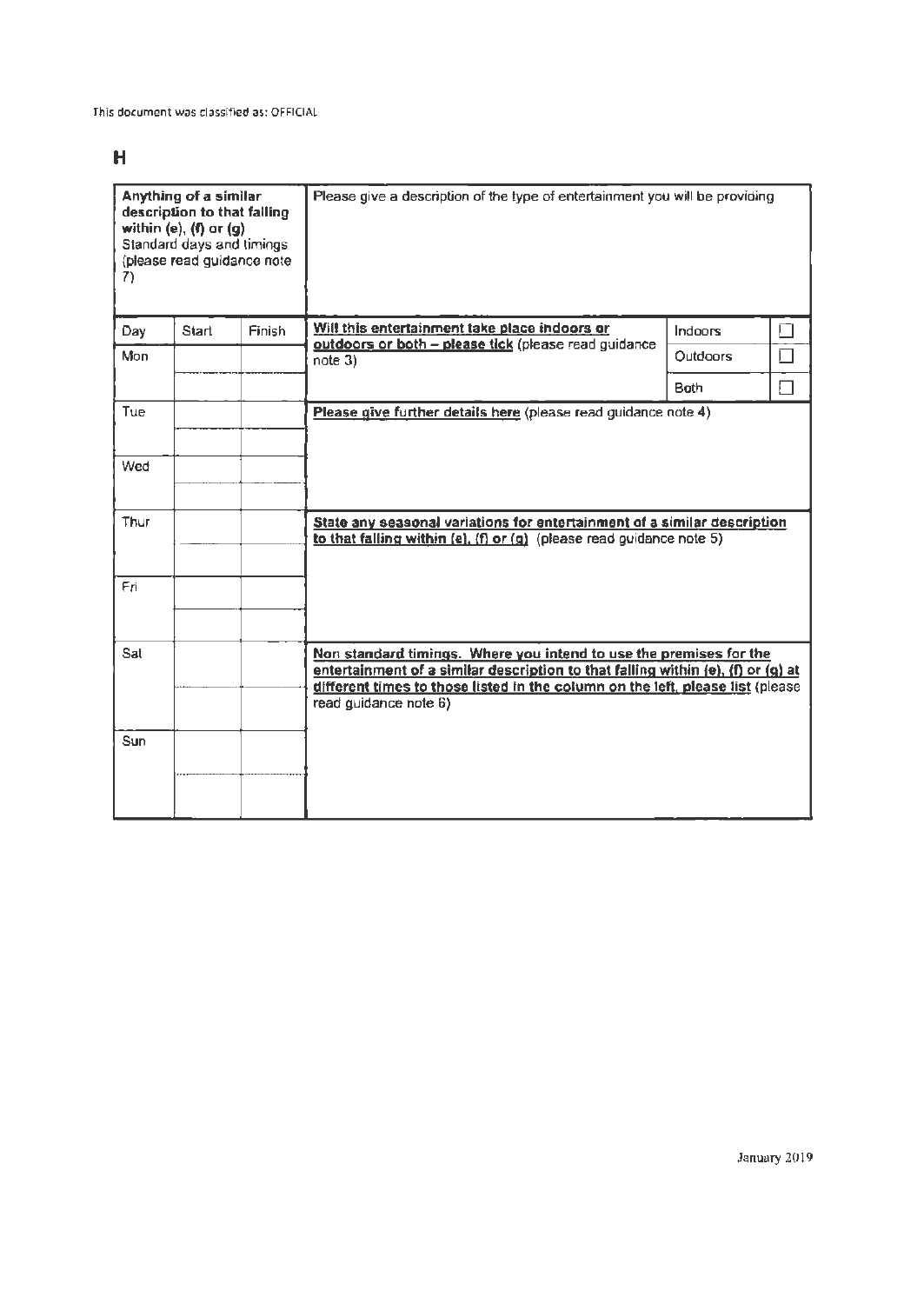$\begin{array}{c} \hline \end{array}$ 

|      | Late night refreshment<br>Standard days and timings<br>(please read guidance note |        | Will the provision of late night refreshment take<br>place indoors or outdoors or both - please tick<br>(please read guidance note 3)                                                                                 | Indoors         | X      |
|------|-----------------------------------------------------------------------------------|--------|-----------------------------------------------------------------------------------------------------------------------------------------------------------------------------------------------------------------------|-----------------|--------|
| 7)   |                                                                                   |        |                                                                                                                                                                                                                       | <b>Qutdoors</b> | $\Box$ |
| Day  | Start                                                                             | Finish |                                                                                                                                                                                                                       | <b>Both</b>     | П      |
| Mon  | 23:00                                                                             | 03:00  | Please give further details here (please read guidance note 4)                                                                                                                                                        |                 |        |
| Tue  | 23:00                                                                             | 03:00  |                                                                                                                                                                                                                       |                 |        |
| Wed  | 23:00                                                                             | 03:00  | State any seasonal variations for the provision of late night refreshment<br>(please read guidance note 5)                                                                                                            |                 |        |
| Thur | 23:00                                                                             | 03:00  |                                                                                                                                                                                                                       |                 |        |
| Fri  | 23:00                                                                             | 03:00  | Non standard timings. Where you intend to use the premises for the<br>provision of late night refreshment at different times, to those listed in<br>the column on the left, please list (please read guidance note 6) |                 |        |
| Sat  | 23:00                                                                             | 03:00  |                                                                                                                                                                                                                       |                 |        |
| Sun  | 23:00                                                                             | 03:00  |                                                                                                                                                                                                                       |                 |        |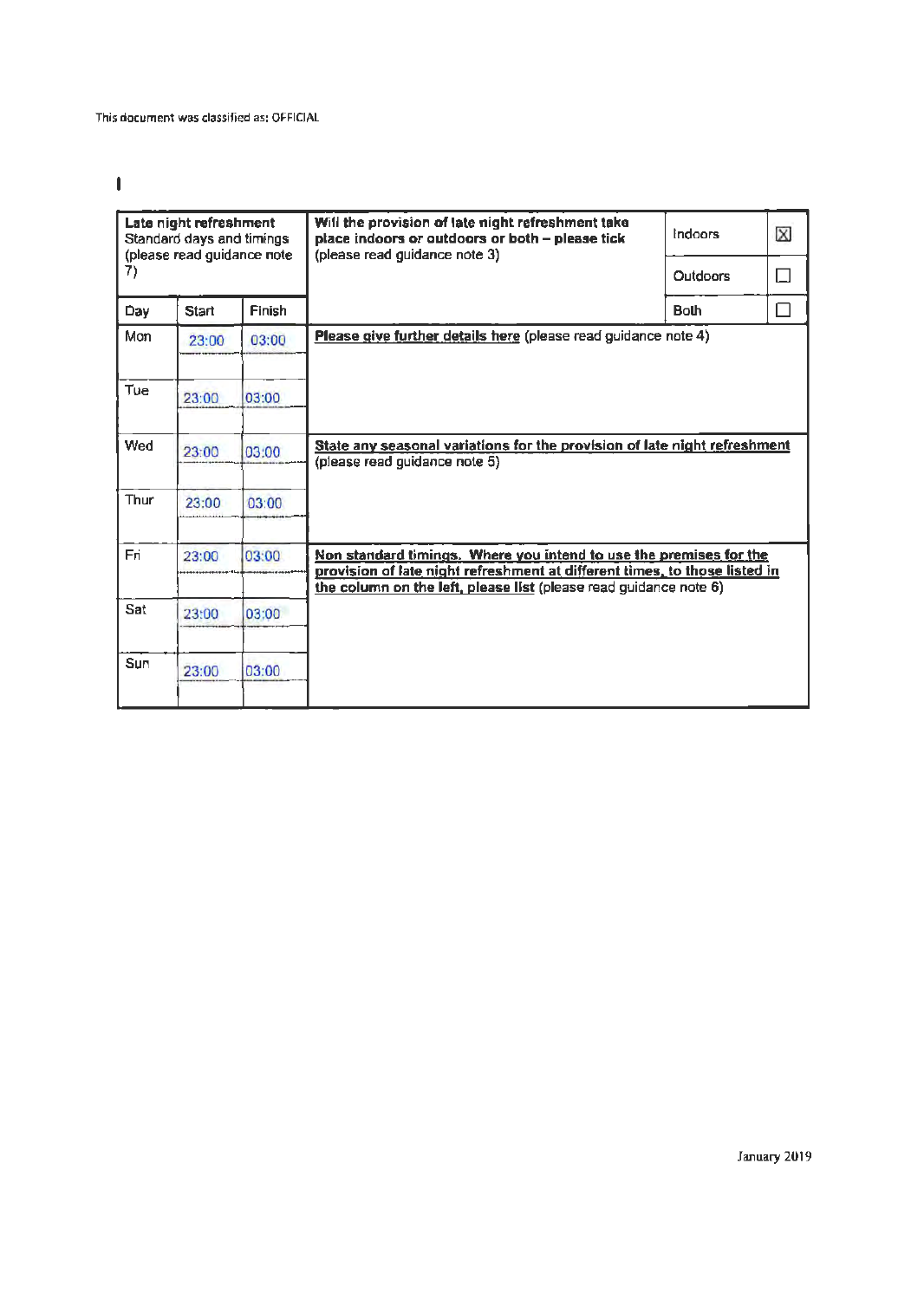J

| Supply of alcohol<br>Standard days and timings<br>(please read guidance note<br>7) |       |               | Will the supply of alcohol be for consumption -<br>please tick (please read guidance note 8)                                                                                                       | On the<br>premises<br>Off the |  |
|------------------------------------------------------------------------------------|-------|---------------|----------------------------------------------------------------------------------------------------------------------------------------------------------------------------------------------------|-------------------------------|--|
|                                                                                    |       |               |                                                                                                                                                                                                    | premises                      |  |
| Day                                                                                | Start | <b>Finish</b> |                                                                                                                                                                                                    | Both                          |  |
| Mon                                                                                |       |               | State any seasonal variations for the supply of alcohol (please read<br>quidance note 5)                                                                                                           |                               |  |
| Tue                                                                                |       |               |                                                                                                                                                                                                    |                               |  |
| Wed                                                                                |       |               |                                                                                                                                                                                                    |                               |  |
| Thur                                                                               |       |               | Non standard timings. Where you intend to use the premises for the<br>supply of alcohol at different times to those listed in the column on the<br>left, please list (please read guidance note 6) |                               |  |
| <b>Fri</b>                                                                         |       |               |                                                                                                                                                                                                    |                               |  |
| Sat                                                                                |       |               |                                                                                                                                                                                                    |                               |  |
| Sun                                                                                |       |               |                                                                                                                                                                                                    |                               |  |

State the name and details of the individual whom you wish to specify on the licence as designated<br>premises supervisor (Please see declaration about the entitlement to work in the checklist at the end of the form):

| Name                                   |  |
|----------------------------------------|--|
| Date of birth                          |  |
| <b>Address</b>                         |  |
| Postcode                               |  |
| Personal licence number (if known)     |  |
|                                        |  |
| Issuing licensing authority (if known) |  |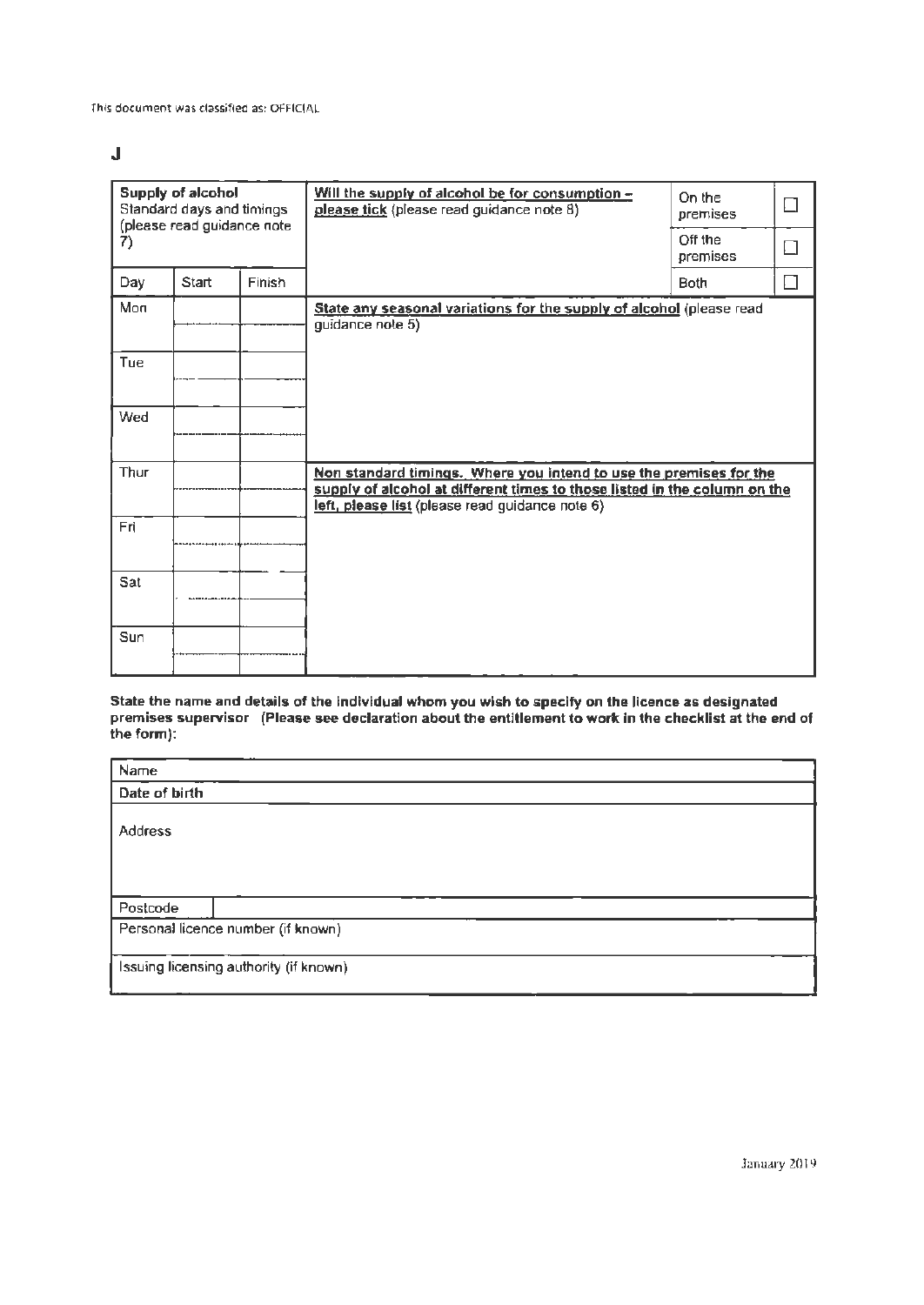K

**Please highlight any adult entertainment or services, activities, other entertainment or matters ancillary to the use of the premises that may give rise to concern** in **respect of children** (please read guidance note 9).

N/A

L

|      | Hours premises are open<br>to the public<br>Standard days and timings |         |  |
|------|-----------------------------------------------------------------------|---------|--|
| 7)   | (please read guidance note                                            |         |  |
| Day  | <b>Start</b>                                                          | Finish  |  |
| Mon  | 11:00am                                                               | 03:00am |  |
| Tue  | 11:00am                                                               | 03:00am |  |
| Wed  | 11:00am                                                               | 03:00am |  |
| Thur | 11:00am                                                               | 03:00am |  |
|      |                                                                       |         |  |
| Fri  | 11:00am                                                               | 03:00am |  |
| Sat  | 11:00am                                                               | 03:00am |  |
| Sun  | 11:00am                                                               | 03:00am |  |
|      |                                                                       |         |  |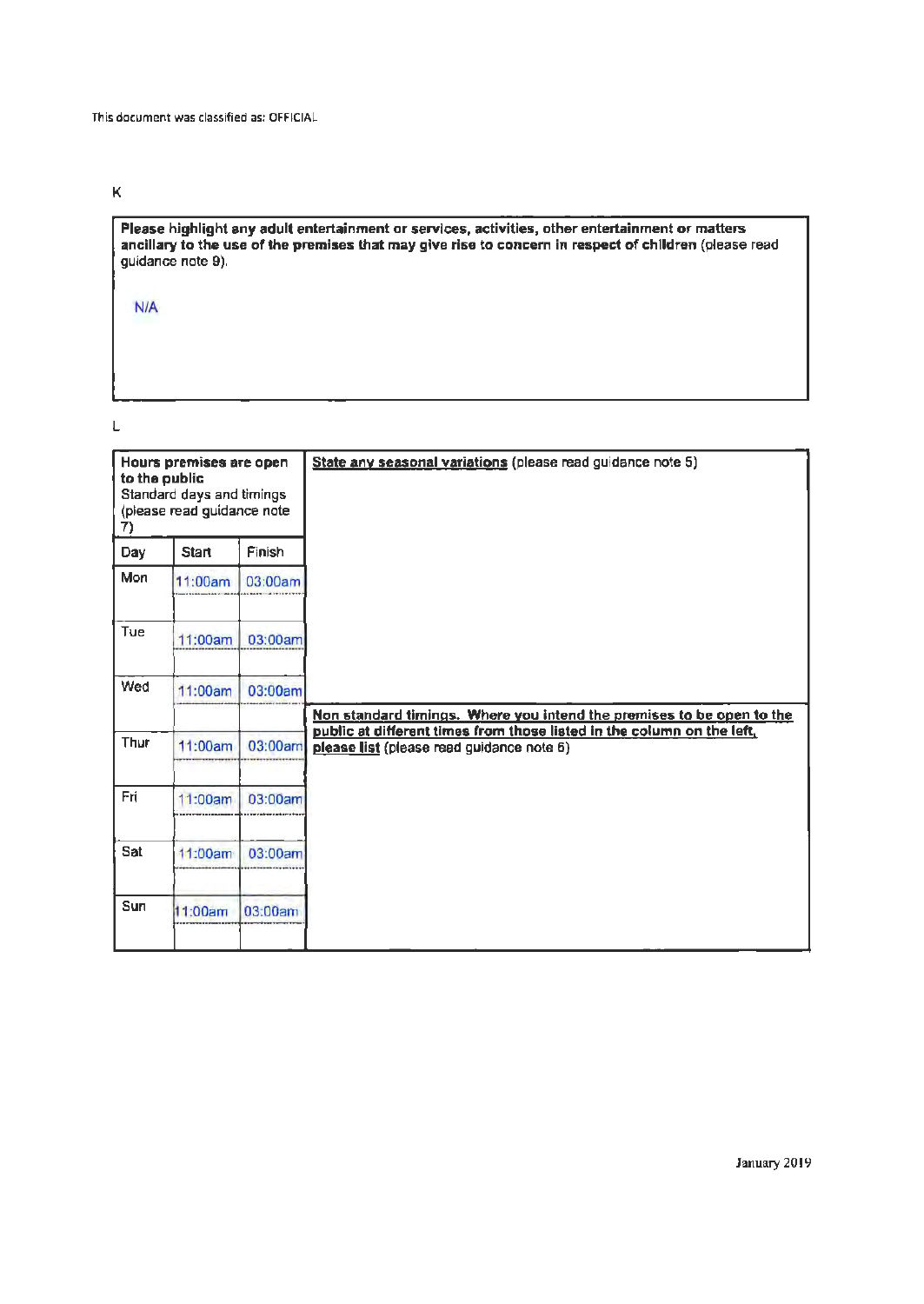**M** Describe the steps you intend to take to promote the four licensing objectives:

**a) General - all four licensing objectives (b, c d and e)** (please read guidance note 10)

Please see below

#### **bl The prevention of crime and disorder**

A CCTV system will be fitted, maintained and in use at all times whilst the premises are open. The CCTV images will be stored for 30 days and police and authorised officers of the council will be given access to images for purposes in connection with the prevention and detection of crime and disorder. Members of the management team will be trained in the use of the system:

#### **c) Public safetv**

All incidents shall be recorded in an incident and refusals book which must be kept on the premises for a period of not less than 12 months. The book shall be made available for inspection by any Authorised Officer from the Police and Licensing Authority:

#### **d) The prevention of public nuisance**

Litter bins will be available for the use of customers outside the premises when the premises is open, these will be monitored by staff and emptied regularly Regular litter picks will be made by staff at least every 4 hours during premises opening times

#### **e) The protection of children from harm**

Children under 16 years will not be allowed on the premises unaccompanied after 21 :00

January 2019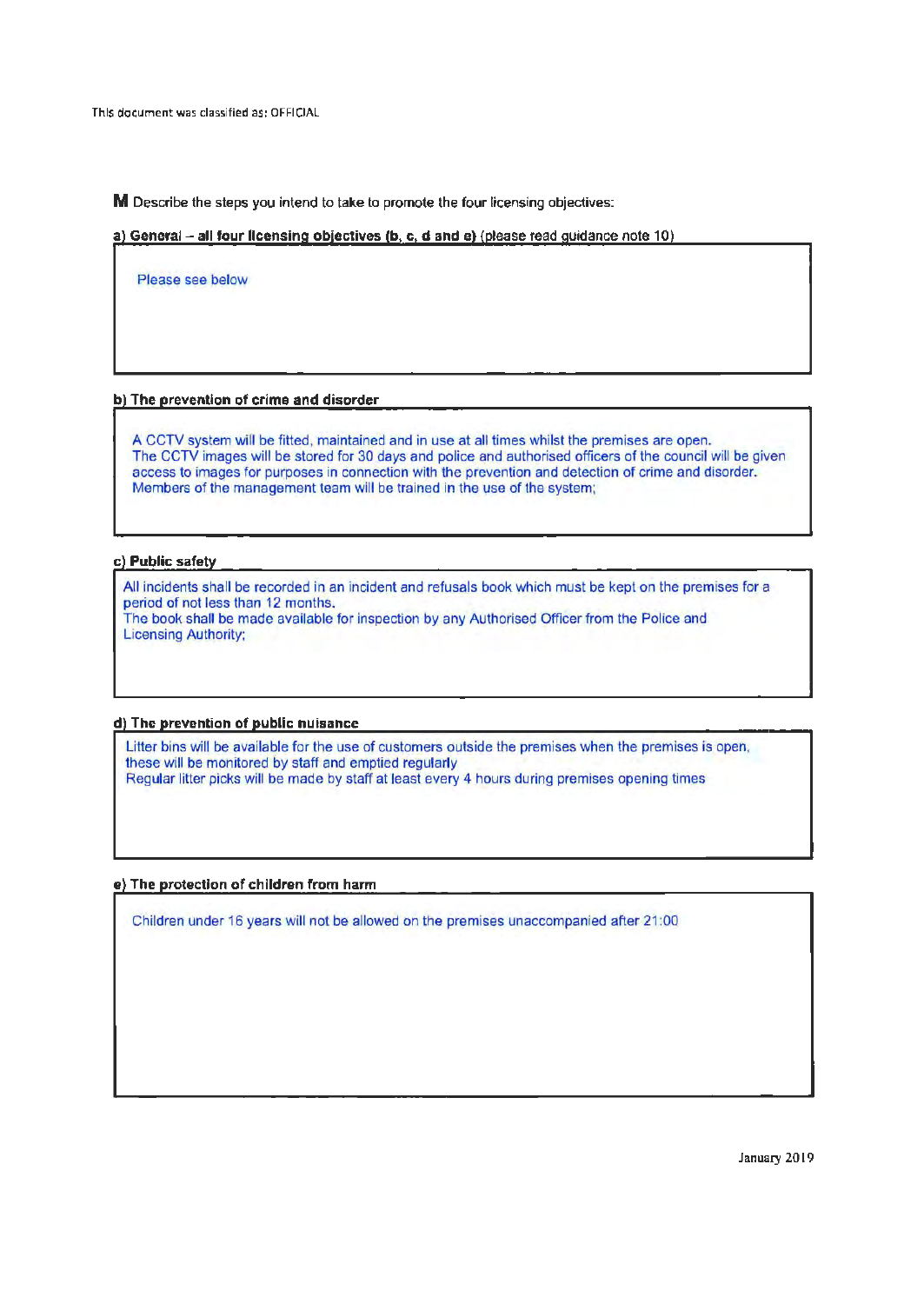| <b>Checklist:</b><br><b>Please tick to indicate</b><br>agreement                                                                                                                                                                                                                               |     |
|------------------------------------------------------------------------------------------------------------------------------------------------------------------------------------------------------------------------------------------------------------------------------------------------|-----|
| I have made or enclosed payment of the fee.<br>Payment to be made on request.                                                                                                                                                                                                                  |     |
| I have enclosed the plan of the premises.                                                                                                                                                                                                                                                      |     |
| I have sent copies of this application and the plan to responsible authorities and others where<br>applicable.                                                                                                                                                                                 |     |
| I have enclosed the consent form completed by the individual I wish to be designated premises<br>supervisor, if applicable.                                                                                                                                                                    |     |
| I understand that I must now advertise my application.                                                                                                                                                                                                                                         | ĿΣ  |
| I understand that if I do not comply with the above requirements my application will be rejected.                                                                                                                                                                                              | [x] |
| Applicable to all individual applicants, including those in a partnership which is not a limited<br>liability partnership, but not companies or limited liability partnerships] I have included documents<br>demonstrating my entitlement to work in the United Kingdom (please read note 15). |     |

IT **IS AN OFFENCE, UNDER SECTION 158 OF** THE **LICENSING ACT 2003, TO MAKE A FALSE STATEMENT IN OR IN CONNECTION WITH THIS APPLICATION. THOSE WHO MAKE A FALSE**  STATEMENT MAY BE LIABLE ON SUMMARY CONVICTION TO A FINE OF ANY AMOUNT.

IT IS AN OFFENCE UNDER SECTION 248 OF THE IMMIGRATION ACT 1971 FOR A PERSON TO WORK WHEN THEY KNOW, OR HAVE REASONABLE CAUSE TO BELIEVE, THAT THEY ARE DISQUALIFIED FROM DOING SO BY REASON OF THEIR IMMIGRATION STATUS. THOSE WHO EMPLOY AN ADULT WITHOUT LEAVE OR WHO IS SUBJECT TO CONDITIONS AS TO EMPLOYMENT WILL BE LIABLE TO A CIVIL PENALTY UNDER SECTION 15 OF THE IMMIGRATION, ASYLUM AND NATIONALITY ACT 2006 AND PURSUANT TO SECTION 21 OF THE SAME ACT, WILL BE COMMITTING AN OFFENCE WHERE THEY DO SO IN THE KNOWLEDGE, OR WITH **REASONABLE** CAUSE TO BELIEVE, THAT THE EMPLOYEE IS DISQUALIFIED.

**Part 4** - **Signatures** (please read guidance note 11)

**Signature of applicant or applicant's solicitor or other duly authorised agent** (see guidance note 12). If **signing on behalf of the applicant, please state in what capacity.** 

| <b>Declaration</b> | [Applicable to individual applicants only, including those in a partnership which is<br>not a limited liability partnership] I understand I am not entitled to be issued with a<br>licence if I do not have the entitlement to live and work in the UK (or if I am<br>subject to a condition preventing me from doing work relating to the carrying on of<br>a licensable activity) and that my licence will become invalid if I cease to be<br>entitled to live and work in the UK (please read guidance note 15).<br>The DPS named in this application form is entitled to work in the UK (and is not<br>subject to conditions preventing him or her from doing work relating to a licesable<br>activity) and I have seen a copy of his or her proof of entitlement to work, or have<br>conducted an online right to work check using the Home Office online right to work<br>checking service which confirmed their right to work (please see note 15). |
|--------------------|------------------------------------------------------------------------------------------------------------------------------------------------------------------------------------------------------------------------------------------------------------------------------------------------------------------------------------------------------------------------------------------------------------------------------------------------------------------------------------------------------------------------------------------------------------------------------------------------------------------------------------------------------------------------------------------------------------------------------------------------------------------------------------------------------------------------------------------------------------------------------------------------------------------------------------------------------------|
| Signature          | <b>Emran Patel</b>                                                                                                                                                                                                                                                                                                                                                                                                                                                                                                                                                                                                                                                                                                                                                                                                                                                                                                                                         |
| Date               | 13.04.22                                                                                                                                                                                                                                                                                                                                                                                                                                                                                                                                                                                                                                                                                                                                                                                                                                                                                                                                                   |
| Capacity           | Regional Manager                                                                                                                                                                                                                                                                                                                                                                                                                                                                                                                                                                                                                                                                                                                                                                                                                                                                                                                                           |

January 2019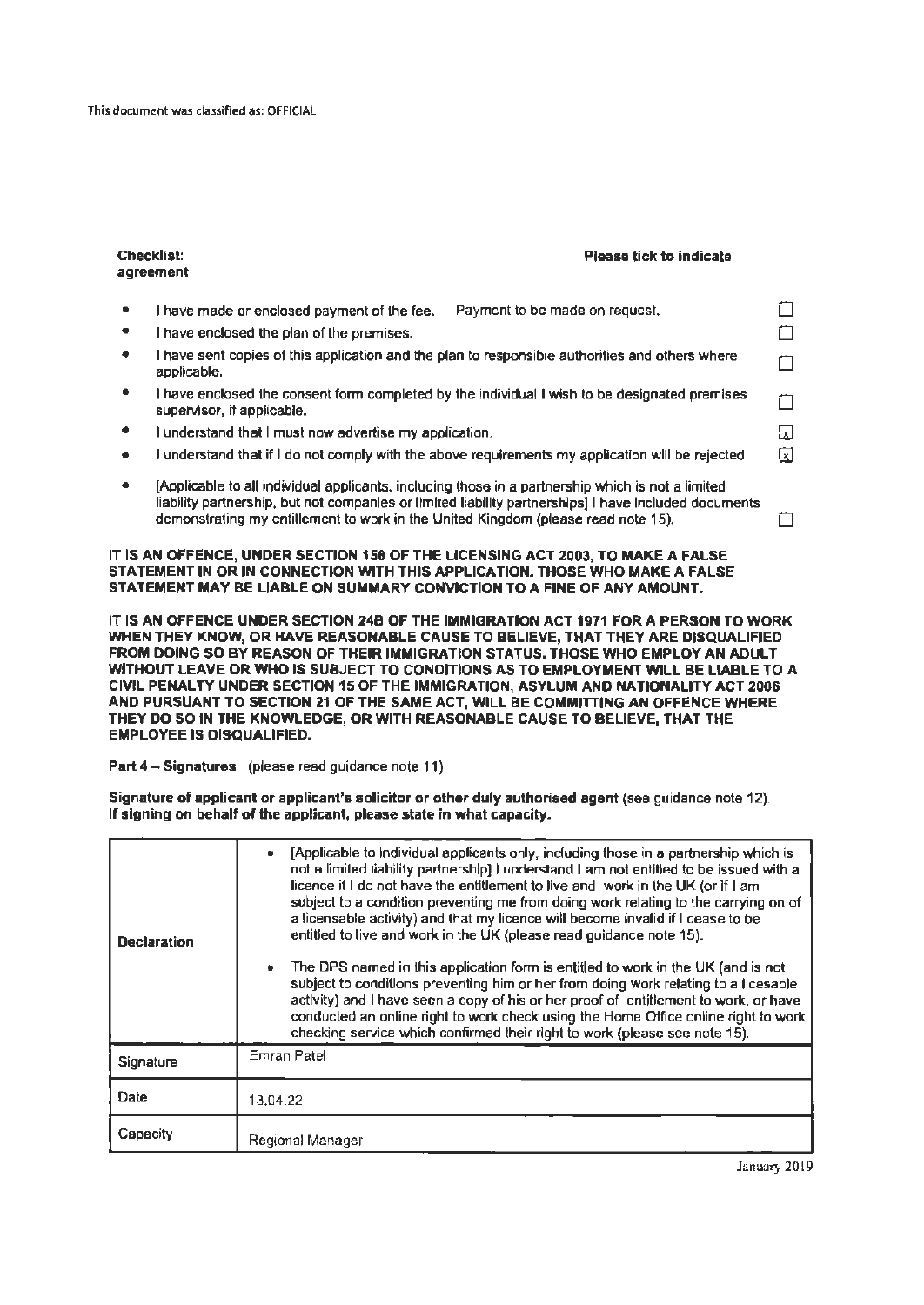**For joint applications, signature of 2nd applicant or 2nd applicant's solicitor or other authorised agent**  (please read guidance note 13). **If signing on behalf of the applicant, please state in what capacity.** 

| Signature |  |
|-----------|--|
| Date      |  |
| Capacity  |  |

| Contact name (where not previously given) and postal address for correspondence associated with this<br>application (please read guidance note 14) |  |          |  |  |  |
|----------------------------------------------------------------------------------------------------------------------------------------------------|--|----------|--|--|--|
| Contact: Remise O'Neill<br>Email: remiseo@pjrpizza.com<br>4 Trafalgar House Meridian Way, Norwich, Norfolk, NR7 0TA                                |  |          |  |  |  |
| Post town                                                                                                                                          |  | Postcode |  |  |  |
| Telephone number (if any)                                                                                                                          |  |          |  |  |  |
| If you would prefer us to correspond with you by e-mail, your e-mail address (optional)<br>Email                                                   |  |          |  |  |  |